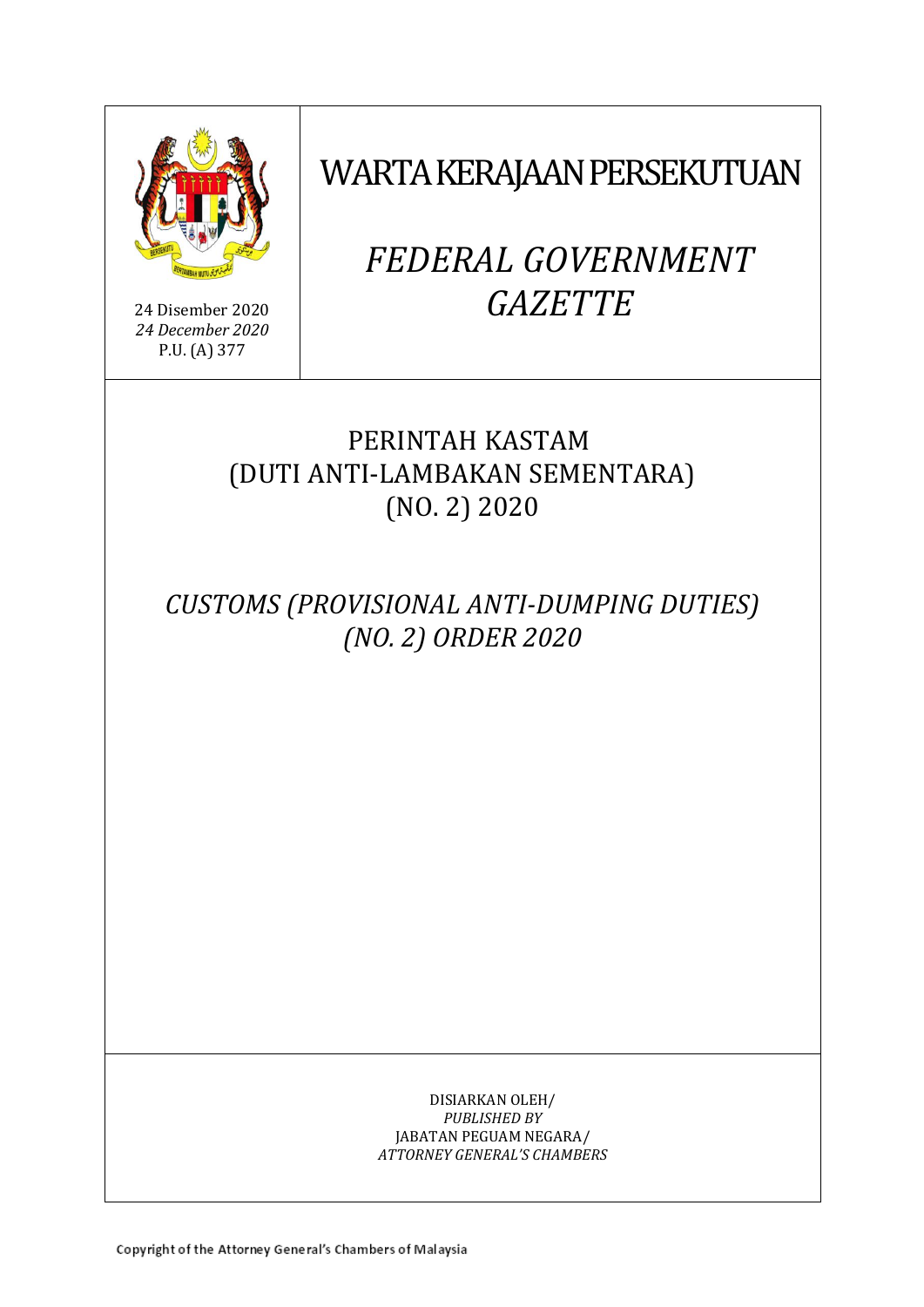#### AKTA DUTI TIMBAL BALAS DAN ANTI-LAMBAKAN 1993 DAN AKTA KASTAM 1967

#### PERINTAH KASTAM (DUTI ANTI-LAMBAKAN SEMENTARA) (NO. 2) 2020

PADA menjalankan kuasa yang diberikan oleh subseksyen 24 Akta Duti Timbal Balas dan Anti Lambakan 1993 [*Akta 504*] dan subseksyen 11(1) Akta Kastam 1967 [*Akta 253*], Menteri membuat perintah yang berikut:

#### **Nama dan permulaan kuat kuasa**

1. (1) Perintah ini bolehlah dinamakan **Perintah Kastam (Duti Anti-Lambakan Sementara) (No. 2) 2020**.

(2) Perintah ini berkuat kuasa bagi tempoh mulai 26 Disember 2020 hingga 24 April 2021.

#### **Duti anti-lambakan sementara**

2. Duti anti-lambakan sementara hendaklah dilevi terhadap dan dibayar oleh pengimport berkenaan dengan barang-barang yang dinyatakan dalam ruang (1) dan (2) Jadual yang dieksport dari negara yang dinyatakan dalam ruang (3) ke dalam Malaysia oleh pengeluar atau pengeksport yang dinyatakan dalam ruang (4) pada kadar yang dinyatakan dalam ruang (5).

#### **Cagaran**

3. Duti anti-lambakan sementara yang dilevi di bawah Perintah ini hendaklah dijamin oleh suatu cagaran yang sama amaunnya dengan amaun duti yang dilevi.

#### **Penjenisan barang-barang**

4. (1) Penjenisan barang-barang yang dinyatakan dalam Jadual hendaklah mematuhi Rukun-Rukun Tafsiran dalam Perintah Duti Kastam 2017 [*P.U. (A) 5/2017*].

(2) Nombor kepala atau subkepala yang dinyatakan dalam ruang (1) Jadual diperuntukkan bagi kemudahan rujukan dan tidak mempunyai kesan mengikat terhadap penjenisan barang-barang yang diperihalkan dalam ruang (2).

2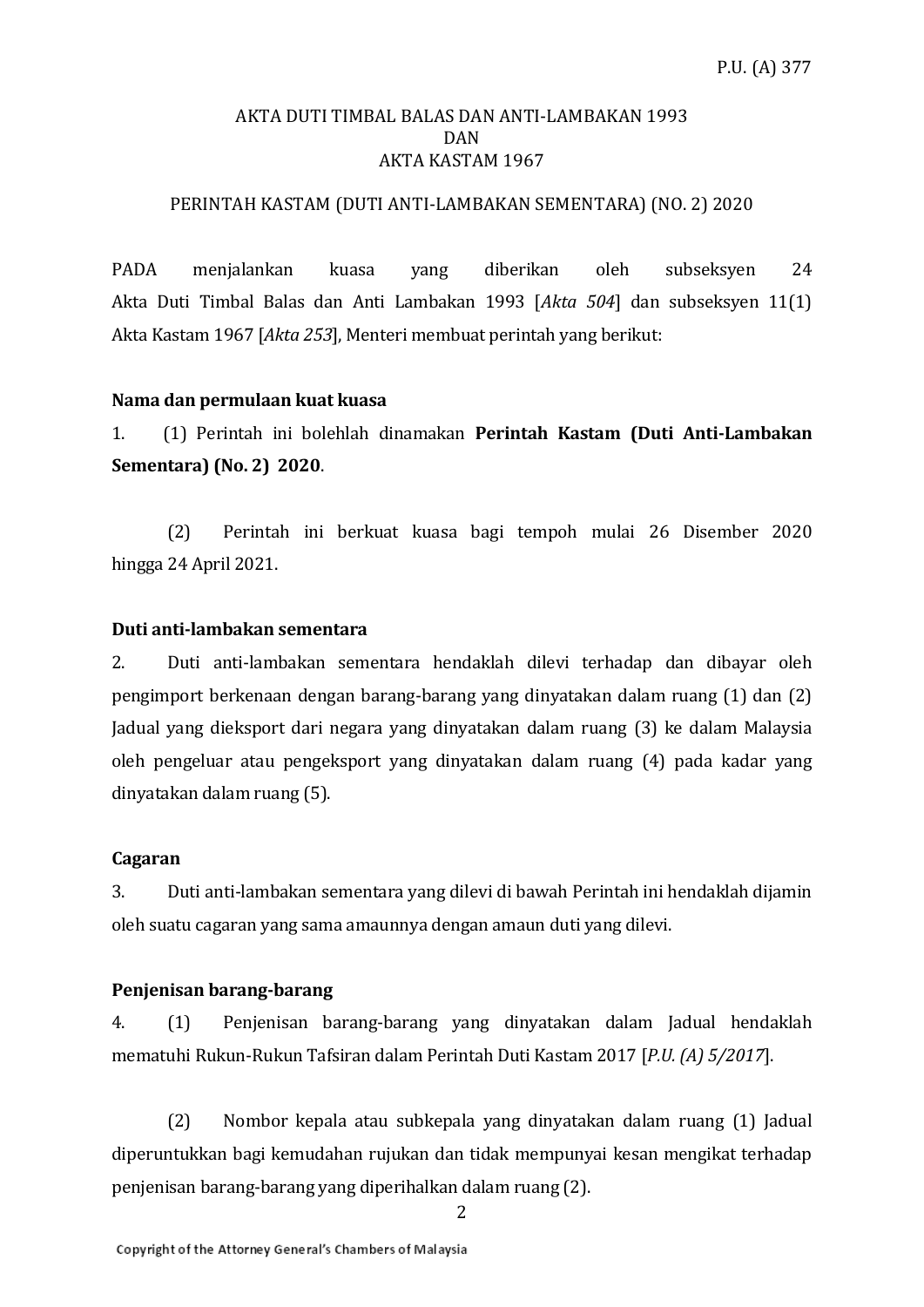# **Kesan terhadap duti import dan cukai jualan**

5. Pengenaan duti anti-lambakan sementara di bawah Perintah ini tidaklah menjejaskan pengenaan dan pemungutan—

*(a)* duti import di bawah Akta Kastam 1967; dan

*(b)* cukai jualan di bawah Akta Cukai Jualan 2018 [*Akta 806*].

#### JADUAL

# [Perenggan 2]

#### DUTI ANTI-LAMBAKAN SEMENTARA

| (1)                                                                  | (2)                              | (3)                              | (4)                   |                                                  | (5)                                                                                                   |
|----------------------------------------------------------------------|----------------------------------|----------------------------------|-----------------------|--------------------------------------------------|-------------------------------------------------------------------------------------------------------|
| Nombor<br>Kepala/<br>Subkepala<br>mengikut Kod<br>H.S.<br>[Kod AHTN] | Perihalan<br>Barang-Barang       | Negara                           | Pengeluar/Pengeksport |                                                  | Kadar Duti<br>[Peratusan<br>(% )<br>daripada<br>Nilai Kos,<br>Insurans<br>dan<br>Tambang<br>$(KIT)$ ] |
| 3907.61.00 00<br>3907.69.1000                                        | Polyethylene<br>terephthalate    | Republik<br>Rakyat               | i.                    | <b>Far Eastern Industries</b><br>(Shanghai) Ltd. | 2.84%                                                                                                 |
| dan<br>3907.69.90 00                                                 | dengan<br>kelikatan              | China                            | ii.                   | Jiangyin Xingtai New<br>Material Co., Ltd.       | Nil                                                                                                   |
|                                                                      | intrinsik 0.70<br>desiliter/gram |                                  | iii.                  | Jiangyin Xinyu New<br>Material Co., Ltd.         | Nil                                                                                                   |
|                                                                      | atau lebih                       |                                  | iv.                   | Lain-lain                                        | 29.18%                                                                                                |
|                                                                      |                                  | Republik<br>Indonesia            | i.                    | Semua<br>pengeluar/pengeksport                   | 57.75%                                                                                                |
|                                                                      |                                  | Republik                         | i.                    | SK Chemicals Co., Ltd.                           | 15.49%                                                                                                |
|                                                                      |                                  | Korea                            | ii.                   | Lain-lain                                        | 15.49%                                                                                                |
|                                                                      |                                  | Republik<br>Sosialis<br>Viet Nam | i.                    | Far Eastern Polytex<br>(Vietnam) Limited         | 3.38%                                                                                                 |

3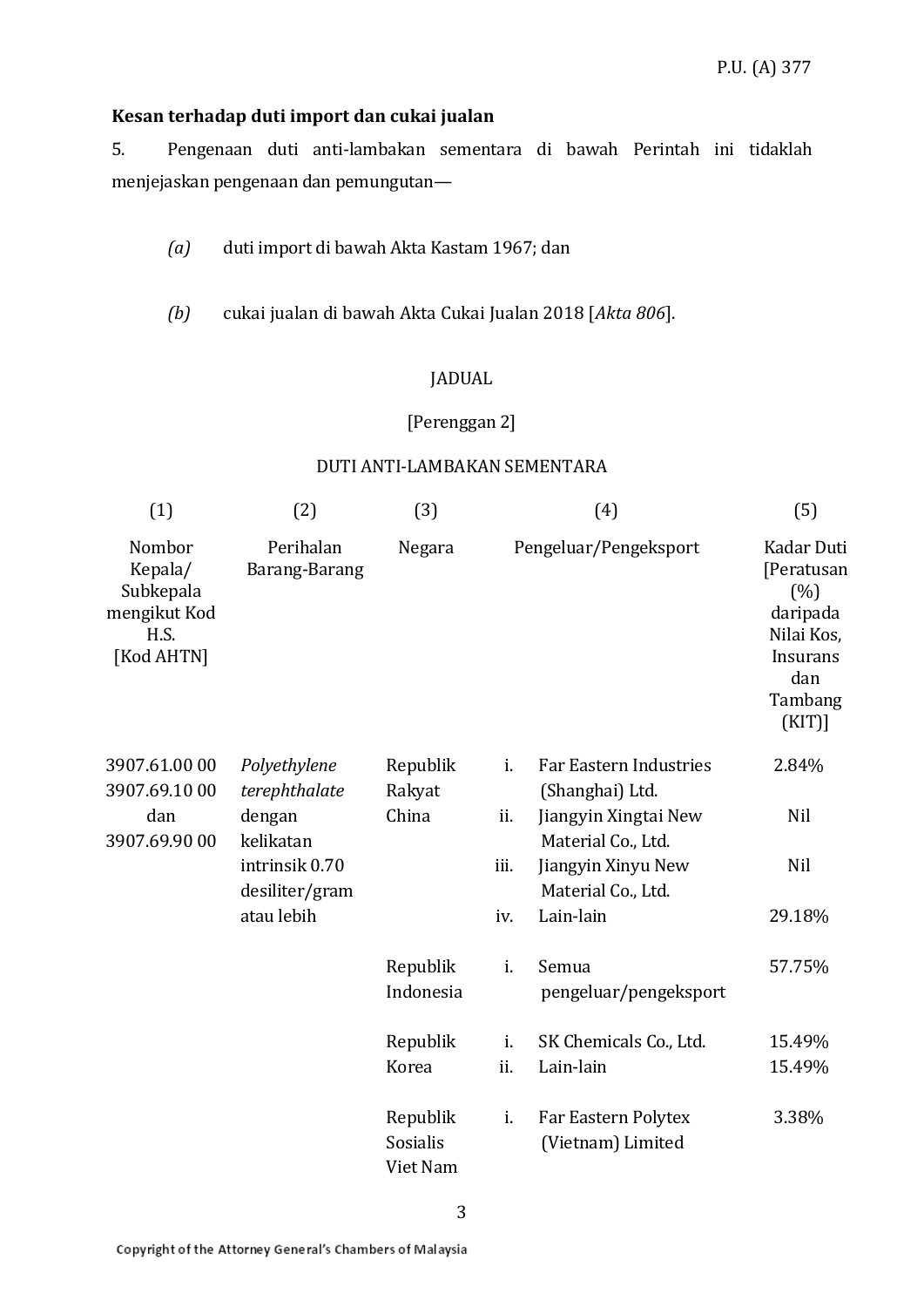| ii. | Formosa Industries | Nil    |
|-----|--------------------|--------|
|     | Corporation        |        |
|     | iii. Lain-lain     | 21.25% |

Dibuat 22 Disember 2020 [SULIT KE.HT(96)669/12-249 Klt.9 SK.5; Perb. MOF.TAX (S)700-4/1/671(6); PN(PU2)338D/IV]

# DATO' SRI TENGKU ZAFRUL BIN TENGKU ABDUL AZIZ *Menteri Kewangan*

[*Akan dibentangkan di Dewan Rakyat menurut subseksyen 11(2) Akta Kastam 1967*]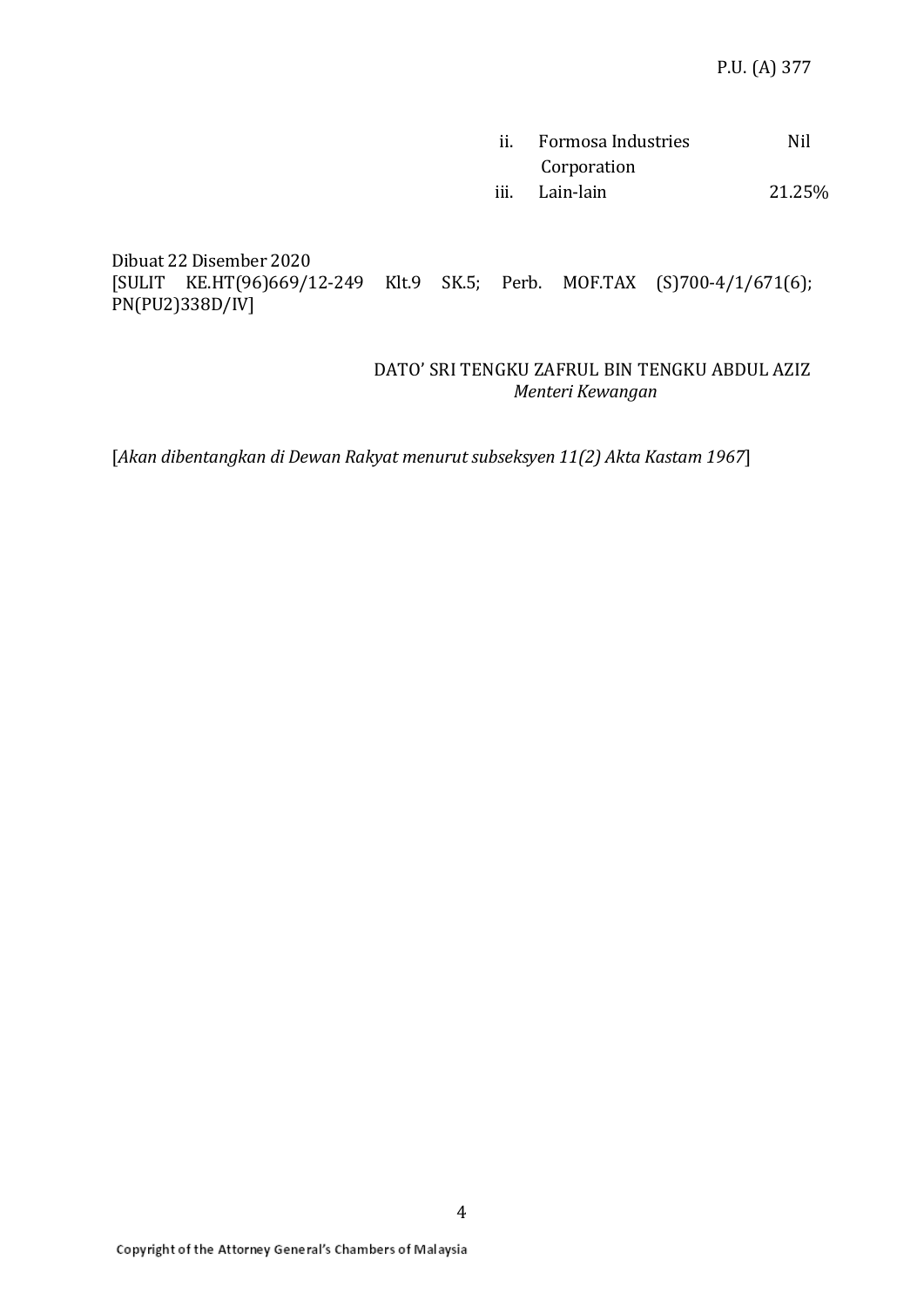#### COUNTERVAILING AND ANTI-DUMPING DUTIES ACT 1993 AND CUSTOMS ACT 1967

# CUSTOMS (PROVISIONAL ANTI-DUMPING DUTIES)(NO. 2) ORDER 2020

IN exercise of the powers conferred by subsection 24 of the Countervailing and Anti-Dumping Duties Act 1993 [*Act 504*] and subsection 11(1) of the Customs Act 1967 [*Act 235*], the Minister makes the following order:

## **Citation and commencement**

1. (1) This order may be cited as the **Customs (Provisional Anti-Dumping Duties) (No. 2) Order 2020**.

(2) This Order has effect for the period from 26 December 2020 to 24 April 2021.

## **Provisional anti-dumping duties**

2. Provisional anti-dumping duties shall be levied on and paid by the importers in respect of the goods specified in columns (1) and (2) of the Schedule exported from the countries specified in column (3) into Malaysia by the producers or exporters specified in column (4) at the rates specified in column (5).

#### **Security**

3. The provisional anti-dumping duties levied under this Order shall be guaranteed by a security which amount is equal to the amount of duties levied.

#### **Classification of goods**

4. (1) The classification of goods specified in the Schedule shall comply with the Rules of Interpretation in the Customs Duties Order 2017 [*P.U. (A) 5/2017*].

(2) The heading or subheading numbers specified in column (1) of the Schedule are provided for ease of reference and have no binding effect on the classification of goods described in column (2).

5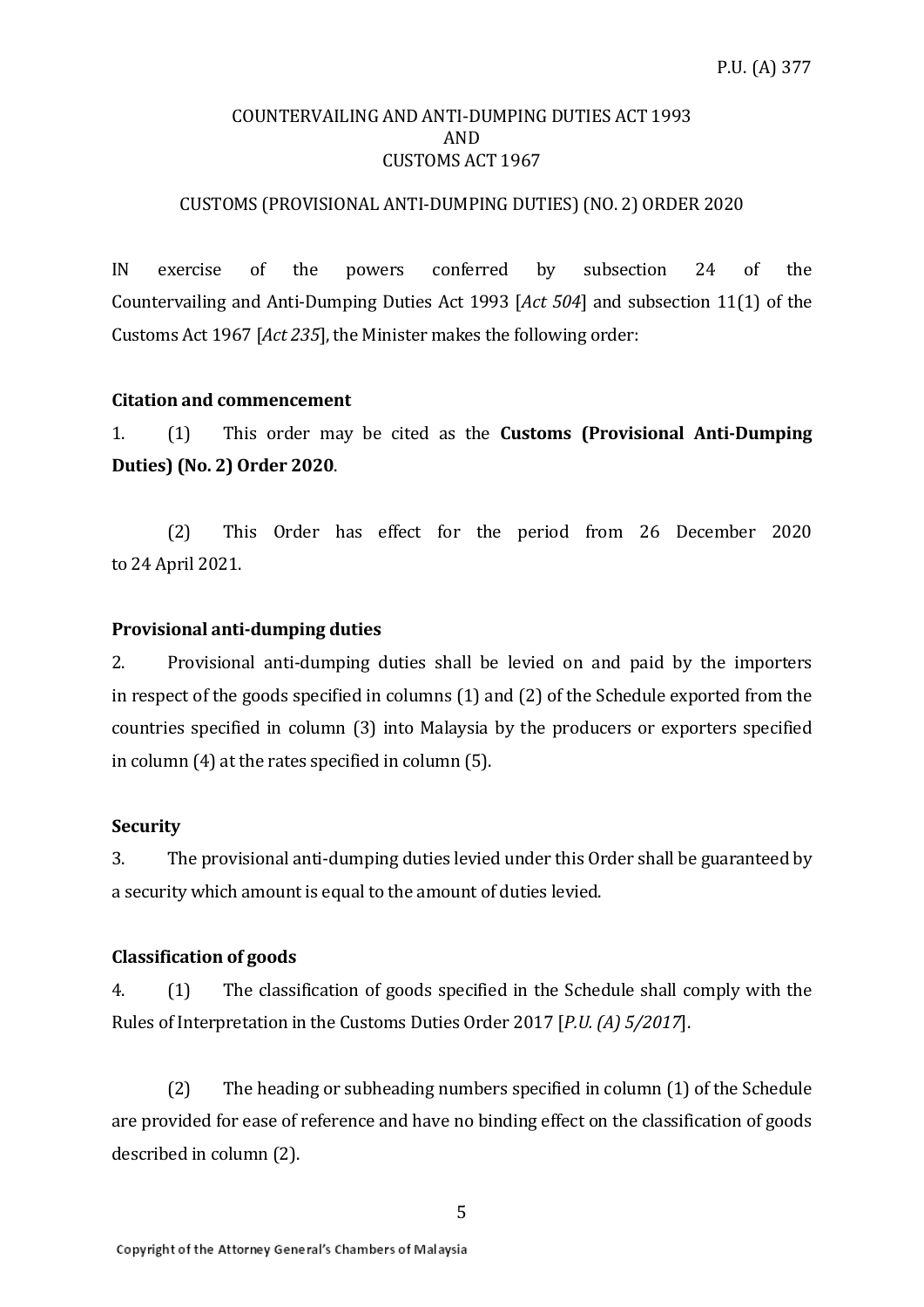# **Effect on import duties and sales tax**

5. The imposition of provisional anti-dumping duties under this Order is without prejudice to the imposition and collection of —

- *(a)* import duties under the Customs Act 1967; and
- *(b)* sales tax under the Sales Tax Act 2018 [*Act 806*].

# **SCHEDULE**

# [Paragraph 2]

## PROVISIONAL ANTI-DUMPING DUTIES

| (1)                                                                | (2)                              | (3)                                  |      | (4)                                              | (5)                                                                                               |
|--------------------------------------------------------------------|----------------------------------|--------------------------------------|------|--------------------------------------------------|---------------------------------------------------------------------------------------------------|
| Heading/<br>Subheading<br>according to<br>H.S. Code<br>[AHTN Code] | Description of<br>Goods          | Country                              |      | Producer/Exporter                                | Rate of Duty<br>[Percentage<br>$(\%)$ of the<br>Cost,<br>Insurance and<br>Freight (CIF)<br>Value] |
| 3907.61.00 00<br>3907.69.1000                                      | Polyethylene<br>terephthalate    | The<br>People's                      | i.   | <b>Far Eastern Industries</b><br>(Shanghai) Ltd. | 2.84%                                                                                             |
| and<br>3907.69.90 00                                               | with intrinsic<br>viscosity of   | Republic of<br>China                 | ii.  | Jiangyin Xingtai New<br>Material Co., Ltd.       | Nil                                                                                               |
|                                                                    | 0.70 decilitres/<br>gram or more |                                      | iii. | Jiangyin Xinyu New<br>Material Co., Ltd.         | Nil                                                                                               |
|                                                                    |                                  |                                      | iv.  | <b>Others</b>                                    | 29.18%                                                                                            |
|                                                                    |                                  | Republic of<br>Indonesia             | i.   | All producers/<br>exporters                      | 57.75%                                                                                            |
|                                                                    |                                  | Republic of                          | i.   | SK Chemicals Co., Ltd.                           | 15.49%                                                                                            |
|                                                                    |                                  | Korea                                | ii.  | <b>Others</b>                                    | 15.49%                                                                                            |
|                                                                    |                                  | Socialist<br>Republic of<br>Viet Nam | i.   | Far Eastern Polytex<br>(Vietnam) Limited         | 3.38%                                                                                             |